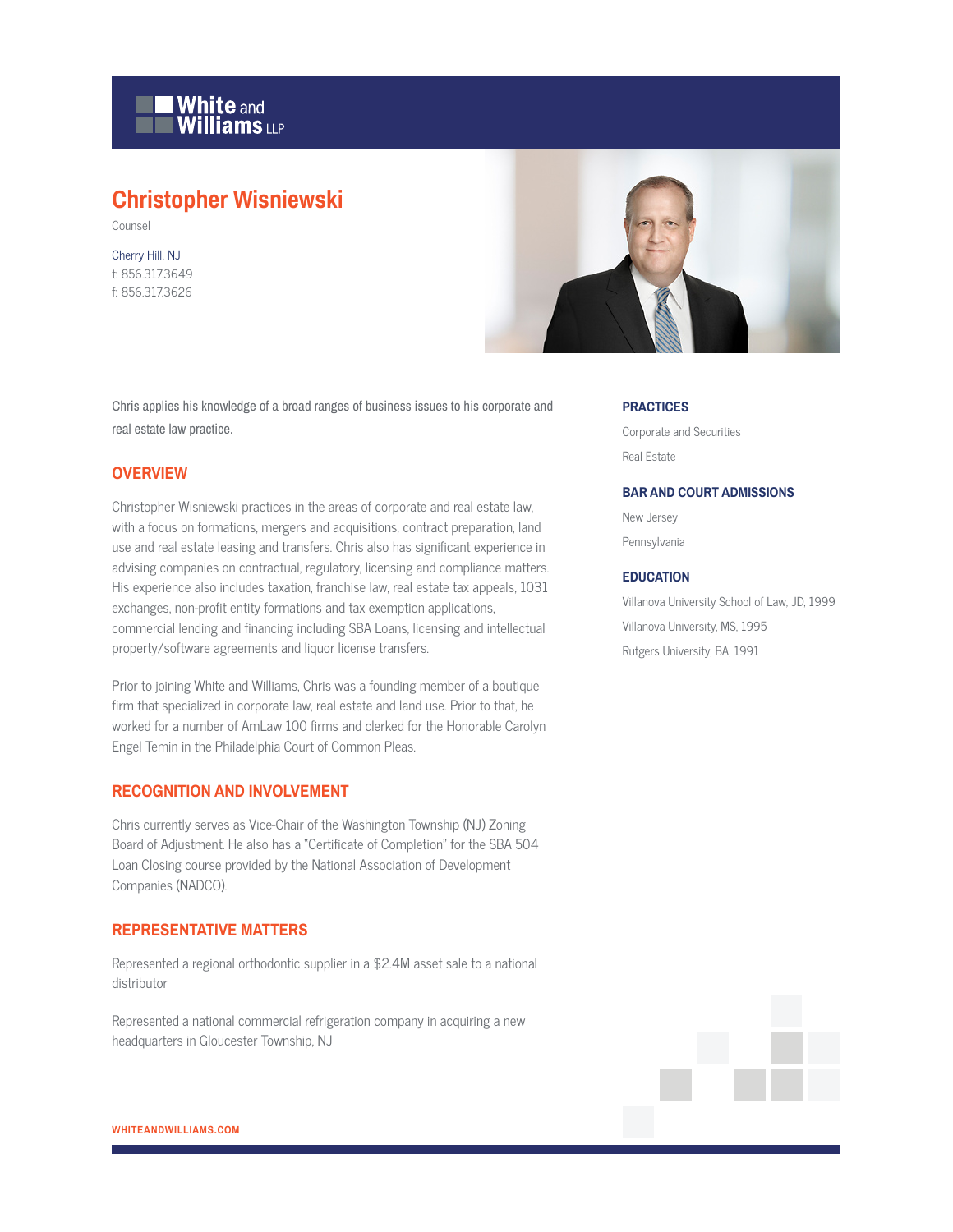

Represented the seller of a local building supply company in a \$3.5 million sale to a national distributor and associated leasing and estate planning matters

Represents a regional outdoor advertising company in acquiring billboard sites from the South Jersey Transportation Authority

Represents the owner of a 55+ rental community in Gloucester County, NJ in a \$5.2 million construction-to-permanent loan

Represents the developer engaged by national auto body chain in the acquisition and permitting of 12 new locations in New Jersey and associated borrowing needs

Served as counsel to a Mullica Hill, NJ medical office building owner overseeing leases with four medical practices/university medical centers, zoning for expansion and tax appeals

Represented a South Jersey law firm in the sale and leaseback of a \$2.5 million commercial office building

Served as borrower's counsel for a \$4.9 million loan (including letters of credit) for a developer of a shopping center in Medford, NJ and negotiated multiple tenant leases

Represented a commercial lender in an aggregate \$12.6 million loan over three transactions with real estate collateral in multiple states and numerous pledged partnership interests

Handled the formation and investors subscriptions for an entity formed to acquire a \$2.75 million warehouse in Ohio

Represented a member in a contribution agreement to form a \$40 million mechanical contracting company based in South Jersey

Represented a licensee in an initial territory offering of a national upscale hamburger restaurant

Represented the seller of a durable medical equipment supply rental company and associated real estate in a \$2.5 million sale

Served as New Jersey counsel for a national homebuilder's disposition of 84 parcels in four developments in New Jersey in an overall \$53 million asset sale

Formed a not-for-profit entity and obtained 501(c)(3)exemption for a charity that holds annual beach concerts

Successfully negotiated real estate tax appeals in Atlantic, Cumberland and Gloucester counties for commercial properties valued in excess of \$1 million

Represented a publicly traded energy company in negotiating a Co-Marketing Agreement with a national office supply retailer

Represented the seller of a \$31 million casino resort in Atlantic City, NJ

Represented a borrower in a \$28 million New Jersey Economic Development Authority Revenue Bond

Represented a redeveloper of a parcel in Atlantic City to build a \$2.4 billion casino resort